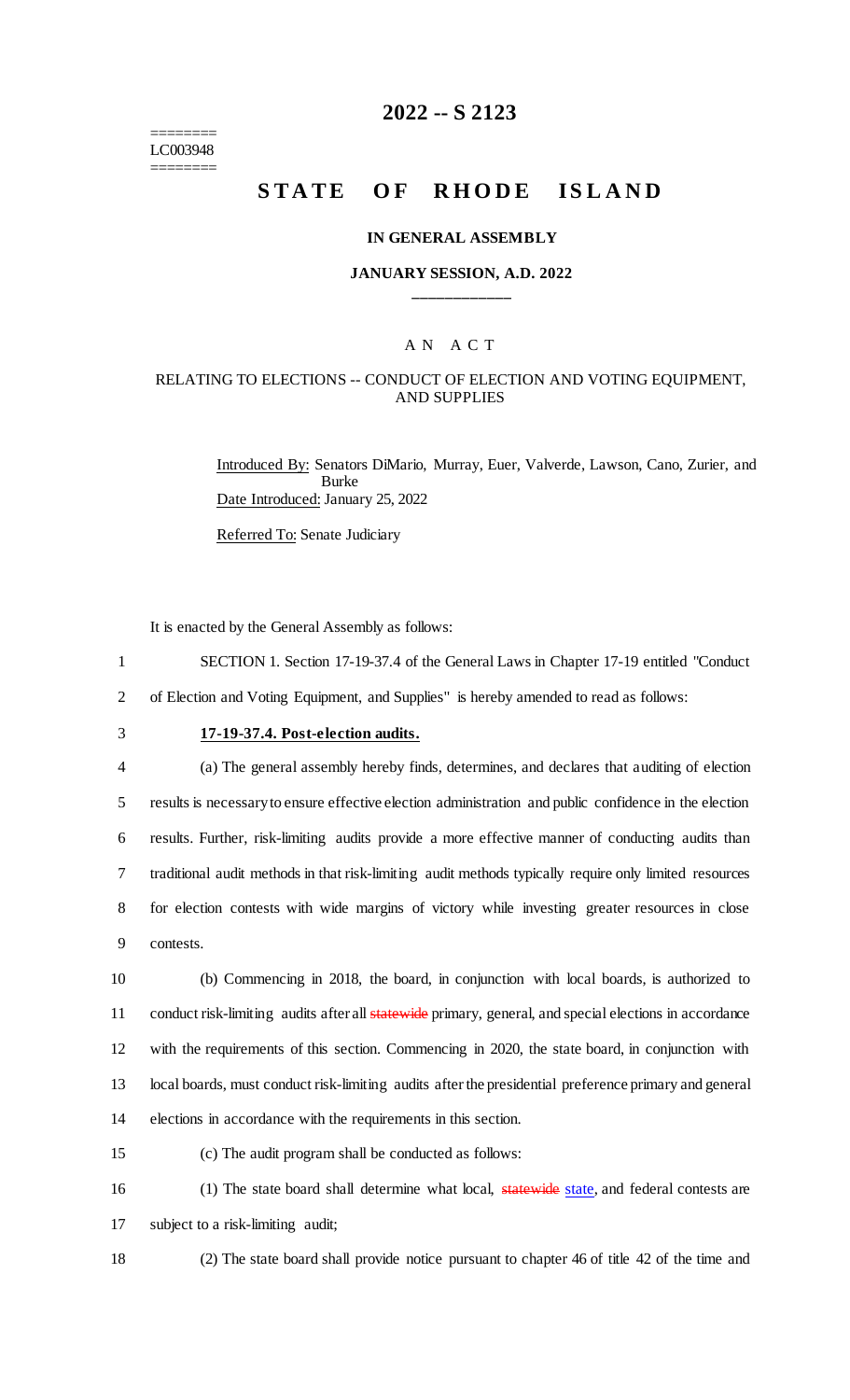place of the random selection of the audit units to be manually tallied and of the times and places 2 of the audits;

- (3) The state board shall make available to the public a report of the vote-tabulating device results for the contest, including the results for each audit unit in the contest, prior to the random selection of audit units to be manually tallied and prior to the commencement of the audit;
- 

 (4) The state board, in conjunction with the local boards, shall conduct the audit upon tabulation of the unofficial final results as provided in §§ 17-19-36 and 17-19-37; and

 (5) The state board, in conjunction with the local boards, shall conduct the audit in public view by manually interpreting the ballots according to rules established by the state board in accordance with chapter 35 of title 42.

 (d) If a risk-limiting audit of a contest leads to a full manual tally of the ballots cast using the voting system, the vote counts according to that manual tally shall replace the vote counts reported pursuant to §§ 17-19-36 and 17-19-37 for the purpose of determining the official contest results pursuant to §§ 17-22-5.2 and 17-22-6.

(e) For purposes of this section, the following terms have the following meanings:

 (1) "Audit unit" means a precinct, a set of ballots, or a single ballot. A precinct, a set of ballots, or a single ballot may be used as an audit unit for purposes of this section only if all of the following conditions are satisfied:

 (i) The relevant vote-tabulating device is able to produce a report of the votes cast in the precinct, set of ballots, or single ballot; and

21 (ii) Each ballot is assigned to not more than one audit unit.

(2) "Contest" means an election for an office or for a measure.

 (3) "Risk-limiting audit" means a manual tally employing a statistical method that ensures a large, predetermined minimum chance of requiring a full manual tally whenever a full manual tally would show an electoral outcome that differs from the outcome reported by the vote-tabulating system for the audited contest. A risk-limiting audit shall begin with a hand tally of the votes in one or more audit units and shall continue to hand tally votes in additional audit units until there is strong statistical evidence that the electoral outcome is correct. In the event that counting additional audit units does not provide strong statistical evidence that the electoral outcome is correct, the audit shall continue until there has been a full manual tally to determine the correct electoral outcome of the audited contest.

 (4) "Unofficial final results" means election results tabulated pursuant to §§ 17-19-36 and 17-19-37.

(f) The results of any audits conducted under this section shall be published on the website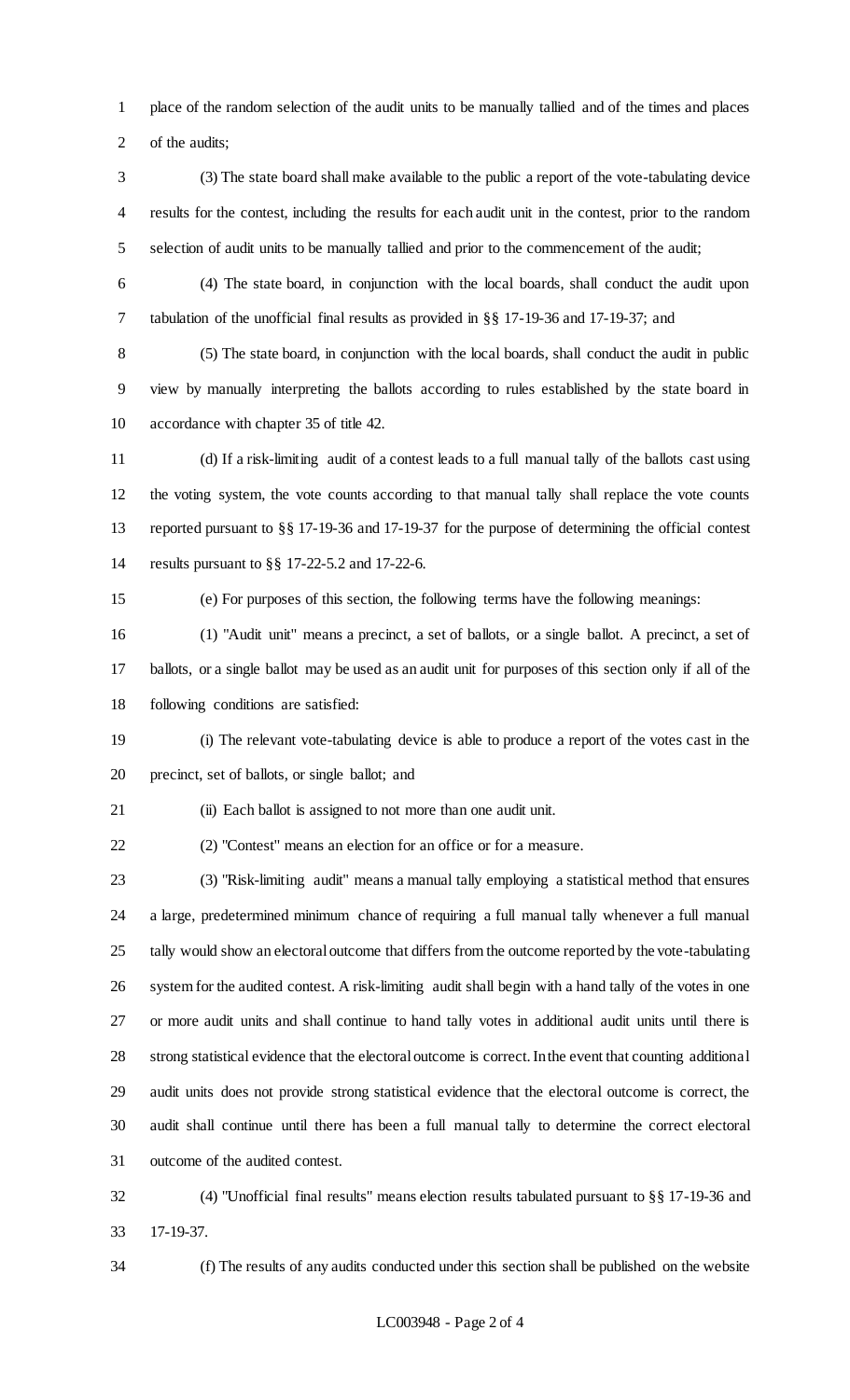of the state board within forty-eight (48) hours of being accepted by the state board. If the audit involved a manual tally of one or more entire precincts, then the names and numbers of all precincts audited and a comparison of the vote tabulator results with the hand counts for each precinct shall be published with the audit results on the website.

 (g) Any audit required under this section shall not commence for any election subject to a recount pursuant to §§ 17-19-37.1, 17-19-37.2, and 17-19-37.3 until the conclusion of said recount. (h) The state board shall promulgate rules, regulations, and procedures in accordance with chapter 35 of title 42 necessary to implement this section.

SECTION 2. This act shall take effect upon passage.

======== LC003948 ========